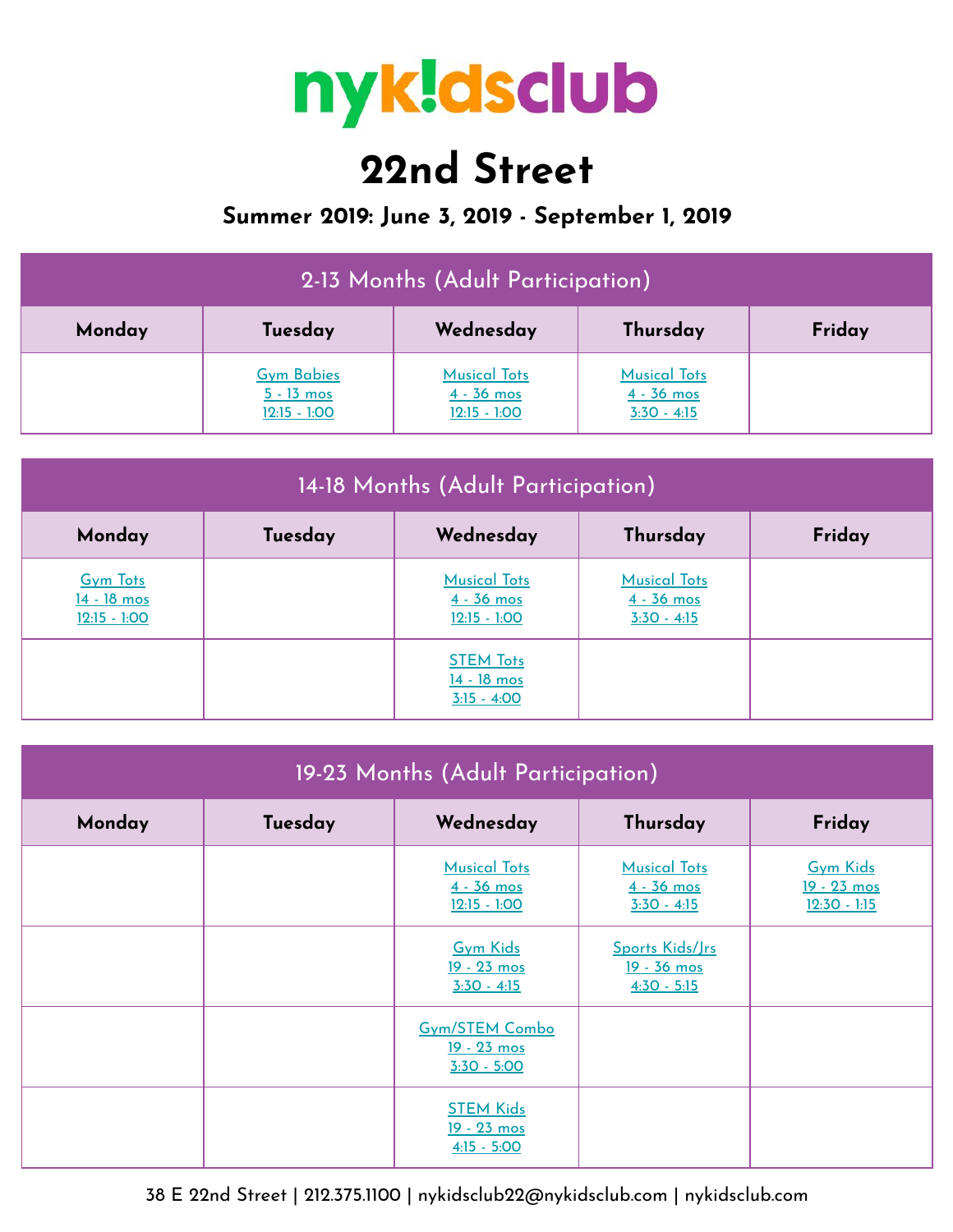| 24-36 Months (Adult Participation)                      |                                                     |                                                       |                                                        |        |  |
|---------------------------------------------------------|-----------------------------------------------------|-------------------------------------------------------|--------------------------------------------------------|--------|--|
| Monday                                                  | Tuesday                                             | Wednesday                                             | Thursday                                               | Friday |  |
| Gym Irs<br>$24 - 36$ mos<br>$3:30 - 4:15$               | <b>Ballet Jrs</b><br>$24 - 36$ mos<br>$3:15 - 4:00$ | <b>Musical Tots</b><br>$4 - 36$ mos<br>$12:15 - 1:00$ | Gym Irs<br>$24 - 36$ mos<br>$12:15 - 1:00$             |        |  |
| <b>Gym/STEM Combo</b><br>$24 - 36$ mos<br>$3:30 - 5:00$ |                                                     |                                                       | <b>Musical Tots</b><br>$4 - 36$ mos<br>$3:30 - 4:15$   |        |  |
| <b>STEM Jrs</b><br>$24 - 36$ mos<br>$4:15 - 5:00$       |                                                     |                                                       | Sports Kids/Jrs<br><u>19 - 36 mos</u><br>$4:30 - 5:15$ |        |  |

| 2 1/2 - 3 1/2 Years (Independent Participation) |                                                                 |           |          |        |  |
|-------------------------------------------------|-----------------------------------------------------------------|-----------|----------|--------|--|
| Monday                                          | Tuesday                                                         | Wednesday | Thursday | Friday |  |
|                                                 | <b>Ballet Foundations I</b><br>$2.5 - 3.5$ yrs<br>$4:15 - 5:00$ |           |          |        |  |
|                                                 | <b>Gymnastics 1</b><br>$2.5 - 3.5$ yrs<br>$4:30 - 5:15$         |           |          |        |  |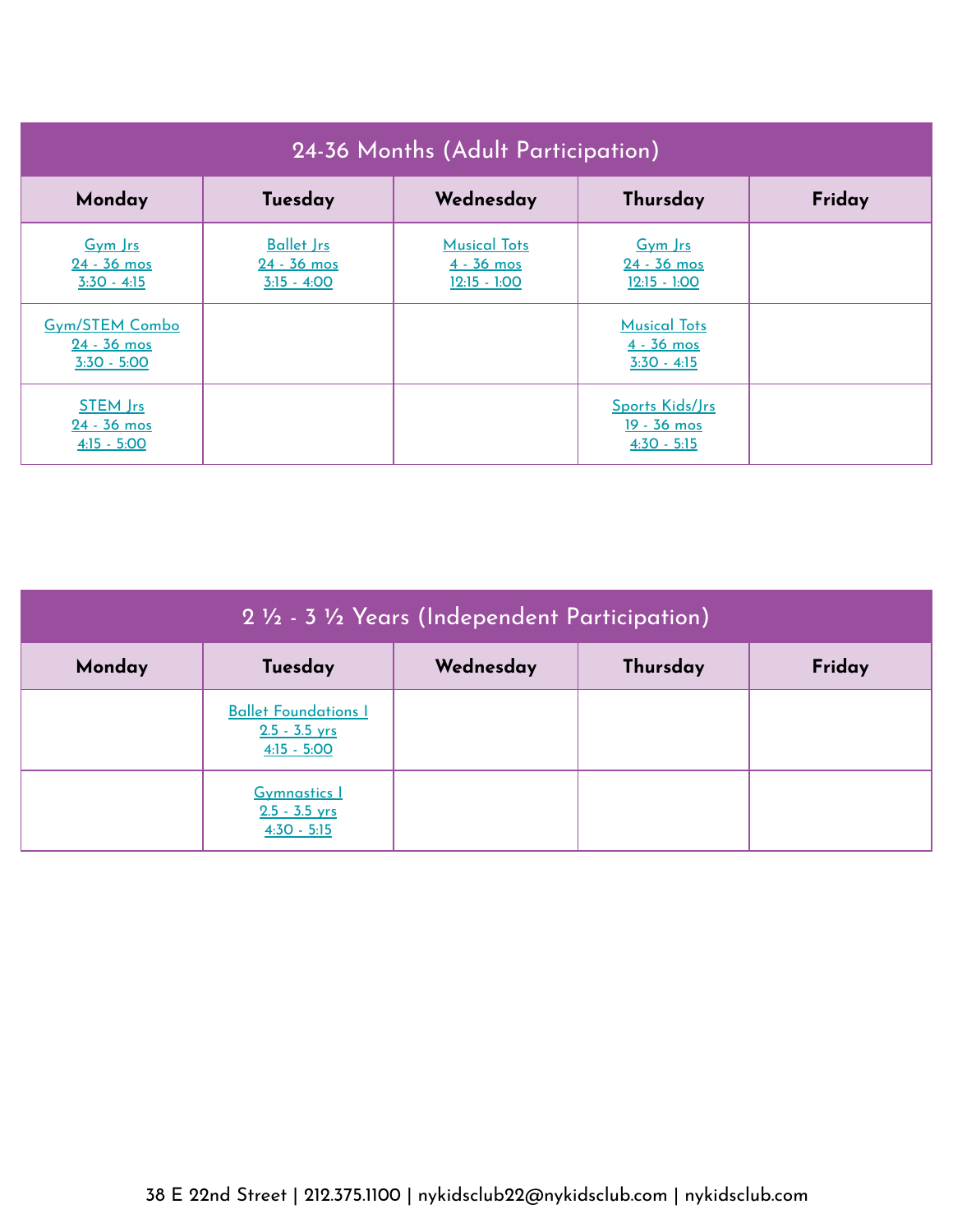| 3 - 5 Years (Independent Participation)                          |                                                                                    |                                                          |                                                                             |                                                                                    |  |
|------------------------------------------------------------------|------------------------------------------------------------------------------------|----------------------------------------------------------|-----------------------------------------------------------------------------|------------------------------------------------------------------------------------|--|
| Monday                                                           | Tuesday                                                                            | Wednesday                                                | Thursday                                                                    | Friday                                                                             |  |
| Sports II/III<br>$3 - 6$ yrs<br>$1:15 - 2:00$                    | Tumble & Dance II/III<br>$3 - 5$ yrs<br>$1:15 - 2:00$                              | <b>Gymnastics II/III</b><br>$3 - 5$ yrs<br>$1:15 - 2:00$ | <b>Gymnastics II/III</b><br>$3 - 5$ yrs<br>$1:15 - 2:00$                    | <b>Ultimate Fitness II/III</b><br>$3 - 5$ yrs<br>$1:15 - 2:00$                     |  |
| <b>World Art</b><br>$3 - 5$ yrs<br>$2:15 - 3:00$                 | <b>History Adventures</b><br>$3 - 5$ yrs<br>$2:15 - 3:00$                          | <b>Famous Artists</b><br>$3 - 5$ yrs<br>$2:15 - 3:00$    | <b>Architects &amp;</b><br><b>Engineers</b><br>$3 - 5$ yrs<br>$2:15 - 3:00$ | <b>Story Creation &amp;</b><br><b>Illustration</b><br>$3 - 5$ yrs<br>$2:15 - 3:00$ |  |
| Architects &<br><b>Engineers</b><br>$3 - 5$ yrs<br>$3:15 - 4:00$ | <b>Gymnastics II/III</b><br>$3 - 5$ yrs<br>$3:30 - 4:15$                           | <b>World Art</b><br>$3 - 5$ yrs<br>$3:30 - 4:15$         | Sports II/III<br>$3 - 5$ yrs<br>$3:30 - 4:15$                               | <b>Gymnastics II/III</b><br>$3 - 5$ yrs<br>$3:30 - 4:15$                           |  |
| <b>Gymnastics II/III</b><br>$3 - 5$ yrs<br>$4:30 - 5:15$         | Rock Climbing I<br>$3 - 5$ yrs<br>$3:30 - 4:15$                                    | <b>Ultimate Fitness</b><br>$3 - 5$ yrs<br>$4:30 - 5:15$  | <b>Famous Artists</b><br>$3 - 5$ yrs<br>$4:45 - 5:30$                       | <b>Science</b><br>$3 - 5$ yrs<br>$4:45 - 5:30$                                     |  |
|                                                                  | <b>Ballet Foundations II</b><br>$3.5 - 4.5$ yrs<br>$4:15 - 5:00$                   |                                                          |                                                                             |                                                                                    |  |
|                                                                  | <b>Story Creation &amp;</b><br><b>Illustration</b><br>$3 - 5$ yrs<br>$4:30 - 5:15$ |                                                          |                                                                             |                                                                                    |  |
|                                                                  | <b>Ball Foundations II/III</b><br>$3 - 5$ yrs<br>$5:15 - 6:00$                     |                                                          |                                                                             |                                                                                    |  |

| 5+ Years (Independent Participation)          |                                                  |           |                                                  |        |  |
|-----------------------------------------------|--------------------------------------------------|-----------|--------------------------------------------------|--------|--|
| Monday                                        | Tuesday                                          | Wednesday | Thursday                                         | Friday |  |
| Sports II/III<br>$3 - 6$ yrs<br>$1:15 - 2:00$ | Rock Climbing II<br>$5 - 7$ yrs<br>$4:30 - 5:15$ |           | Rock Climbing II<br>$5 - 7$ yrs<br>$3:30 - 4:15$ |        |  |